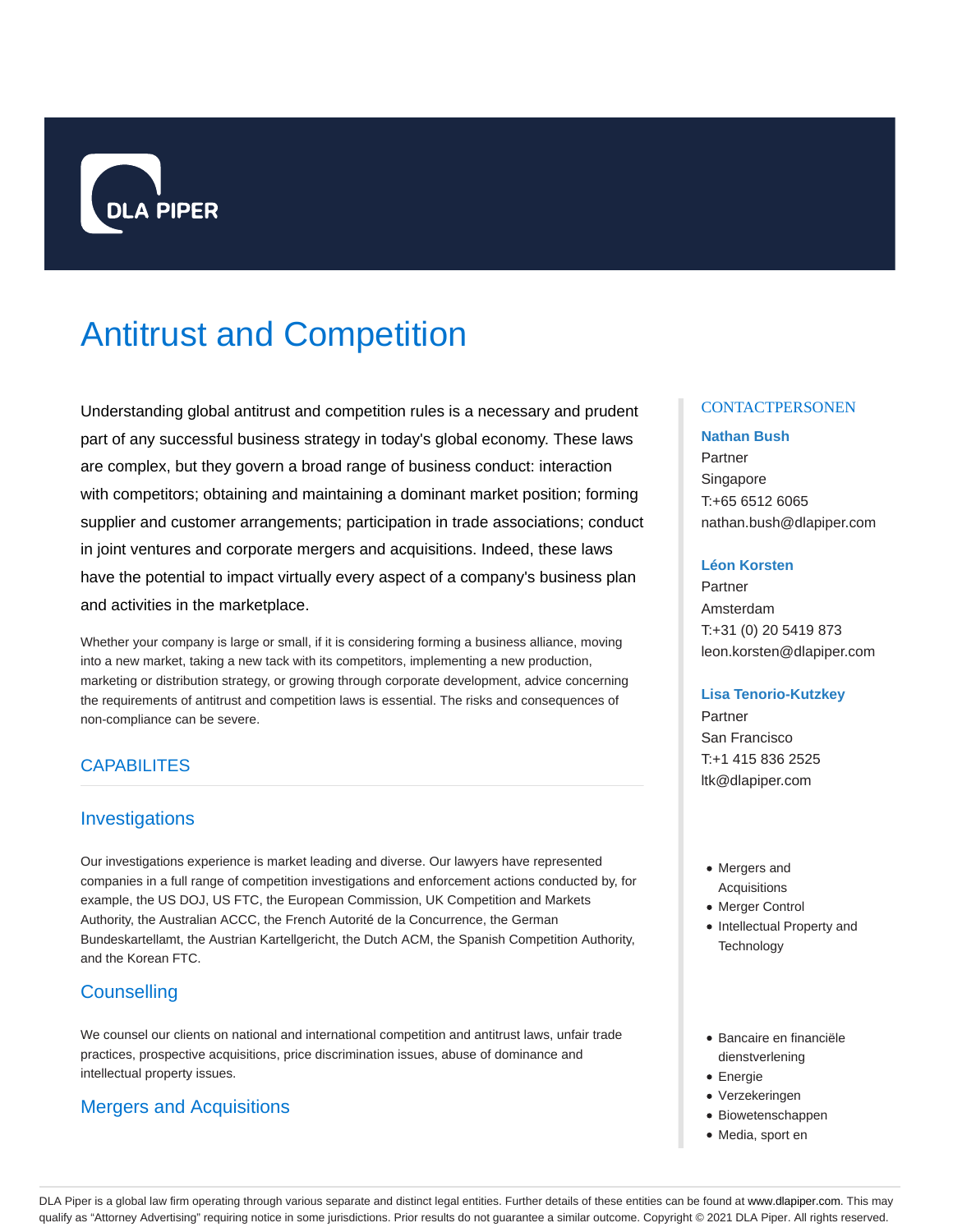We have a strong multi-jurisdictional merger practice that can seamlessly coordinate filings in jurisdictions worldwide.

We are able to help clients analyse any potential competition issues, coordinate multijurisdictional merger clearances, represent clients before regulatory agencies, analyse and negotiate potential remedies, deal with in-depth investigations and advise on merger litigation.

# Compliance Audits and Programs

Our experience is diverse and includes representing companies in a full range of competition matters. This diversity in expertise allows us to provide advice to our clients on all areas of competition compliance including auditing existing policies and procedures and enables us to provide clients with commercial and practical solutions. This includes with regards to the implementation of a compliance programme, the provision of training including on raids, or any changes to existing policies and procedures.

# Cartel Enforcement Defence

Criminal cartel enforcement is a top priority of competition Regulatory Authorities and cartel investigations, in particular those with international aspects, are on the rise.

Our team acts regularly for multinational clients and provides a globally coordinated approach in representing client before the regulators and in negotiating resolutions. The team has much experience in assisting client with leniency and amnesty applications and where necessary defends clients through litigation.

# Civil Litigation / Class Actions

Private litigation is fast becoming as important as public regulation as a means of enforcing competition law.

We have considerable experience in advising claimants and defendants in competition based litigation in a number of jurisdictions, and representing clients appealing regulator decisions to the European and domestic Courts.

# Criminal Antitrust Defence

Our team provides criminal defence to clients including in response to raids, managing disclosure, leniency negotiations with Regulators, defence of Criminal Litigation and in relation to Trials and Appeals.

# State Aid

We have a strong track record in State aid work, acting for funding bodies, recipients of aid and those who feel that their interests have been damaged by unlawful aid awarded to their competitors.

# **EXPERIENCE**

- Acting for two pharmaceutical companies in separate 'pay for delay' pharmaceutical patent settlements in Europe.
- Represented Church & Dwight in the Church & Dwight v. Mayer Labs antitrust case and related FTC investigation. In granting our summary judgment motion, the California federal judge held that a C&D shelf share discount incentive rebate program involving Trojan condoms did not constitute anti-competitive monopoly behaviour. This is a significant win for the client, who has been engaged in hotly contested litigation for more than four years with competitor Mayer Laboratories. We also convinced the FTC to drop its three year investigation without a consent decree or any conditions and the FTC agreed to destroy all documents.
- Advised Etihad Airways in relation to their equity investment in Air Berlin which required both merger control and regulatory advice, as well as competition law advice in relation to commercial co-operation agreements between the two airlines.
- Advised two of the largest companies in provision of secure electronic payment technologies a complex acquisition. This involved creating cooperation between a number of competition authorities.

#### entertainment

- Industrials
- **Technologie**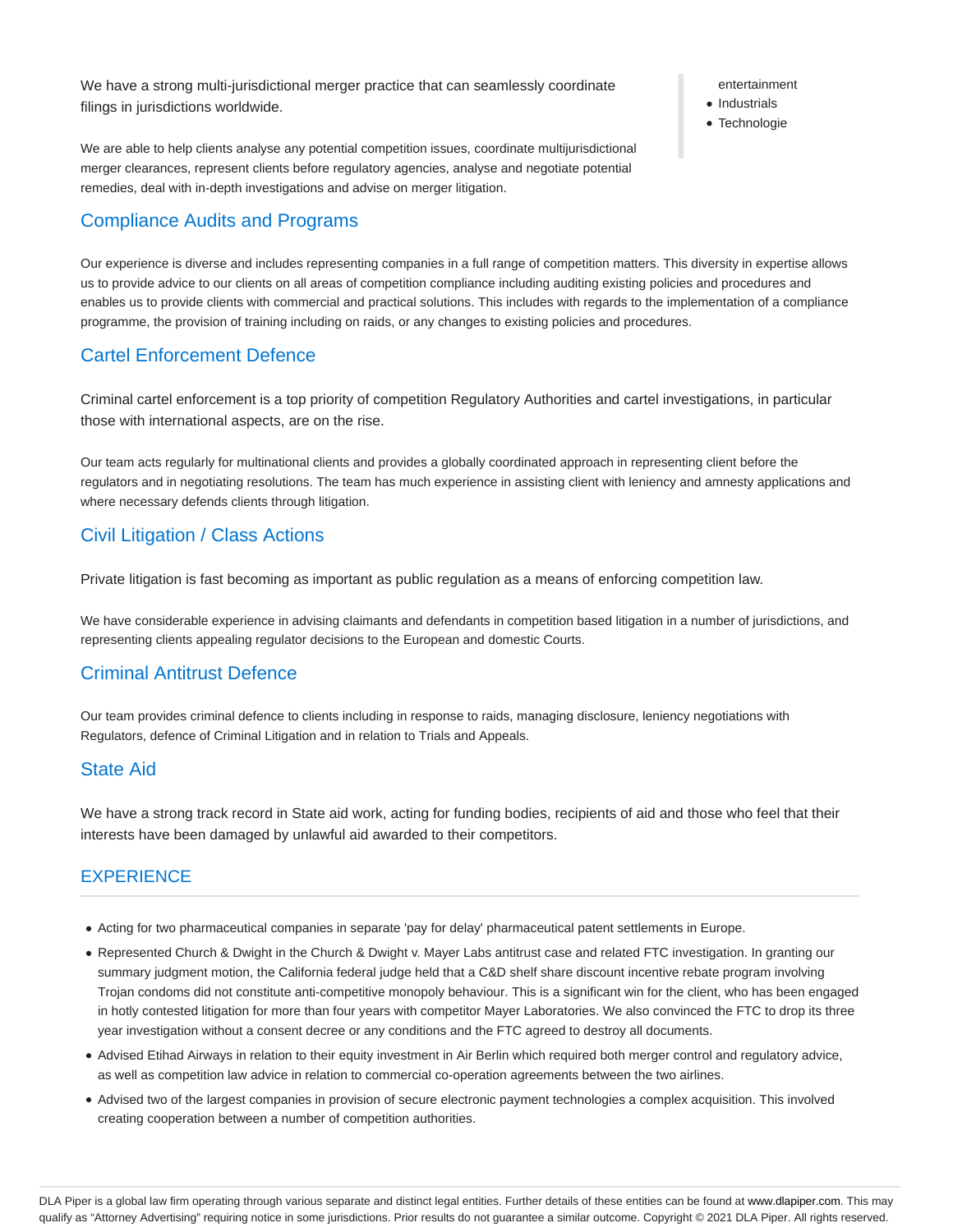- Building a global compliance function with particular emphasis on antitrust, anti-corruption, antimony laundering, international trade regulation/OFAC, government relations, and privacy/data security for an international insurance and financial services company.
- Representing a global airline in the General Court against the European Commission's air cargo cartel decision, with simultaneous damages litigation in the UK and the Netherlands.
- Advising one of the world's largest freight forwarders in the context of a European Commission cartel investigation and a subsequent appeal to the General Courts. The team successfully secured a significant fine reduction for the client which was being investigated by anti-trust authorities, notably the European Commission and US Department of Justice, following global dawn raids across the industry in 2007.
- Acting for a global airline in complex class action cases currently pending in the US including in the Southern District of New York, Eastern District of New York and the Northern District of California District Courts. The Plaintiffs allege billions of US dollars in damages.
- Advising a Japanese manufacturer of electronic equipment, in multi-district class action antitrust litigation alleging violations of the Sherman Act and state laws in the optical disk drive industry.
- Acting for Pool Corporation and its subsidiaries in a multi-district litigation alleging violations of the antitrust laws in regard to the distribution of swimming pool products and supplies. The case is pending in the United States District Court for the Eastern District of Louisiana and is in the discovery stage.

# ACHTERGROND

# **Publicaties**

**Antitrust Matters – April 2022**

# 28 April 2022 ANTITRUST MATTERS

Dear Reader,

**Focus on the energy sector**

# 29 March 2022 UNDERSTANDING THE UK NATIONAL SECURITY & INVESTMENT REGIME PODCAST

What is the impact of the regime on the energy sector? Sarah Smith is joined by competition partner, Sam Szlezinger, and DLA Piper's energy sector specialist, Andreas Gunst, to anaylse which activities are likely to be caught.

**Aiscension: an AI tool to ensure effective risk management by detecting anti-competitive practice**

#### 24 February 2022

Anti-competitive activity has been rife in companies for centuries and there are many who like to take the ostrich approach and bury their head in the sand. However, it is known that this approach to risk management is ineffective should the regulators come looking, and with fines of up to 10% of global turnover, it is a big risk to take.

**Focus on the public sector**

22 February 2022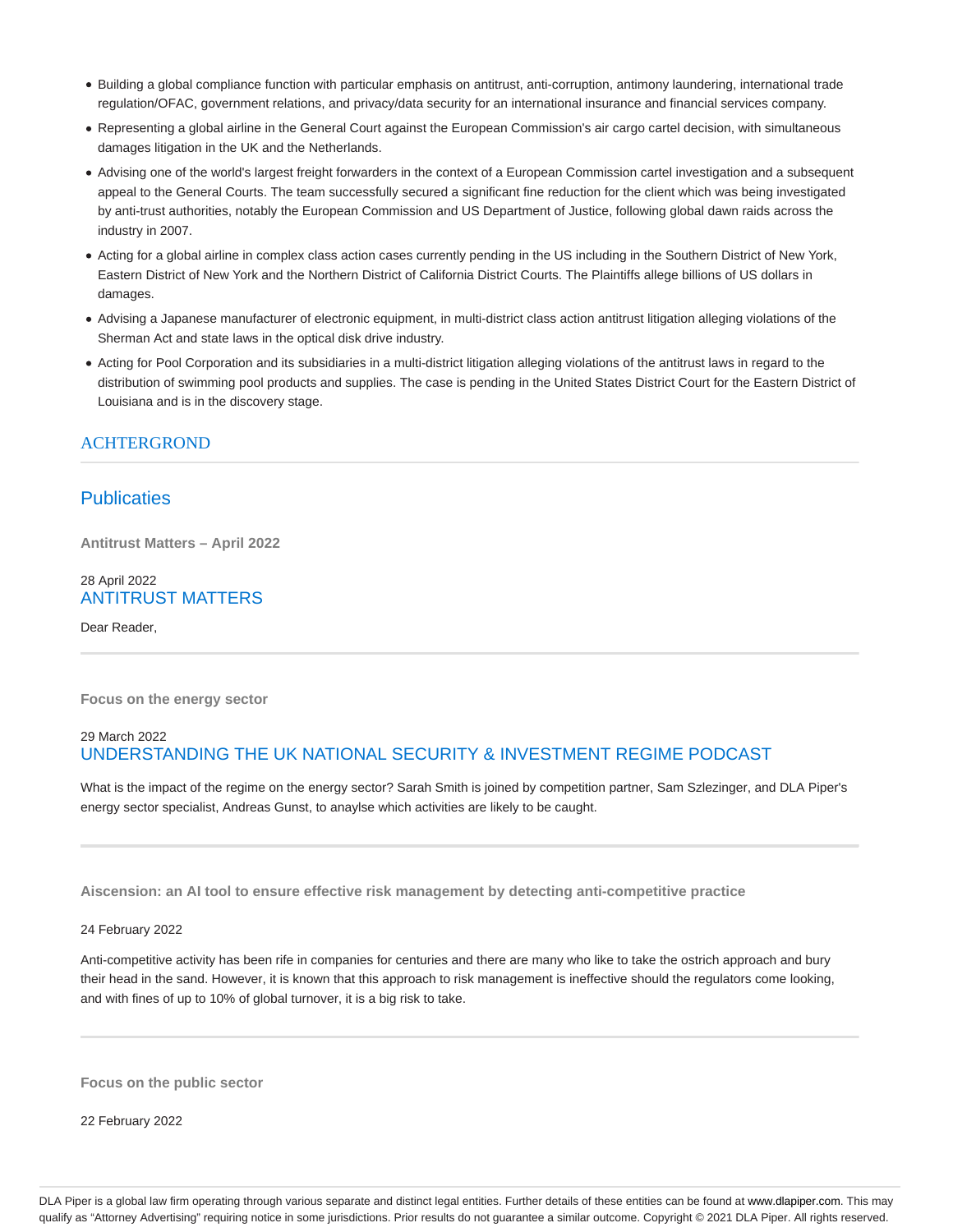# UNDERSTANDING THE UK NATIONAL SECURITY & INVESTMENT REGIME PODCAST

What is the impact on the public sector? Sarah Smith talks to Richard Bonnar, a partner in the Intellectual Property and Technology team, and Martin Strom, a senior associate in the competition team to discuss the impact on the sector, including the "Critical Suppliers to Government" and "Suppliers to the Emergency Services" sectors.

**Focus on the transport sector**

### 8 February 2022 UNDERSTANDING THE UK NATIONAL SECURITY & INVESTMENT REGIME PODCAST

In this episode, Sarah Smith is joined by Richard Jenkinson and global chair of DLA Piper's Infrastructure, Construction and Transport sector, Martin Nelson-Jones. They discuss the impact of the regime on the transport sector in relation to ports and harbours, as well as airports and air traffic control.

**Focus on the technology sector**

# 25 January 2022 UNDERSTANDING THE UK NATIONAL SECURITY & INVESTMENT REGIME PODCAST

What is the impact of the regime on the technology sector? Sarah Smith is joined by competition partner, Alexandra Kamerling, and DLA Piper's tech sector specialist, Kit Burden, to anaylse which activities are likely to be caught with a focus on AI and computer hardware.

**Focus on the industrials sector**

### 18 January 2022 UNDERSTANDING THE UK NATIONAL SECURITY & INVESTMENT REGIME PODCAST

In the third episode of the series we turn our focus to specific sectors. Sarah Smith and Matt Evans are joined by DLA Piper's defence sector specialist, Maria Pereira to discuss the impact of the regime on the industrials sector, specifically in relation to the defence, military and dual-use, advanced materials and satellite and space sectors.

**A legal overview**

# 4 January 2022 UNDERSTANDING THE UK NATIONAL SECURITY & INVESTMENT REGIME PODCAST

In episode 2 of our podcast series we discuss the legal context of the regime: how it will operate and the implications for businesses. In particular, the legislation - which comes into force today, 4 January - has wide reaching implications for M&A involving businesses or assets connected with the UK.

**What's driving the new National Security and Investment Regime**

12 December 2021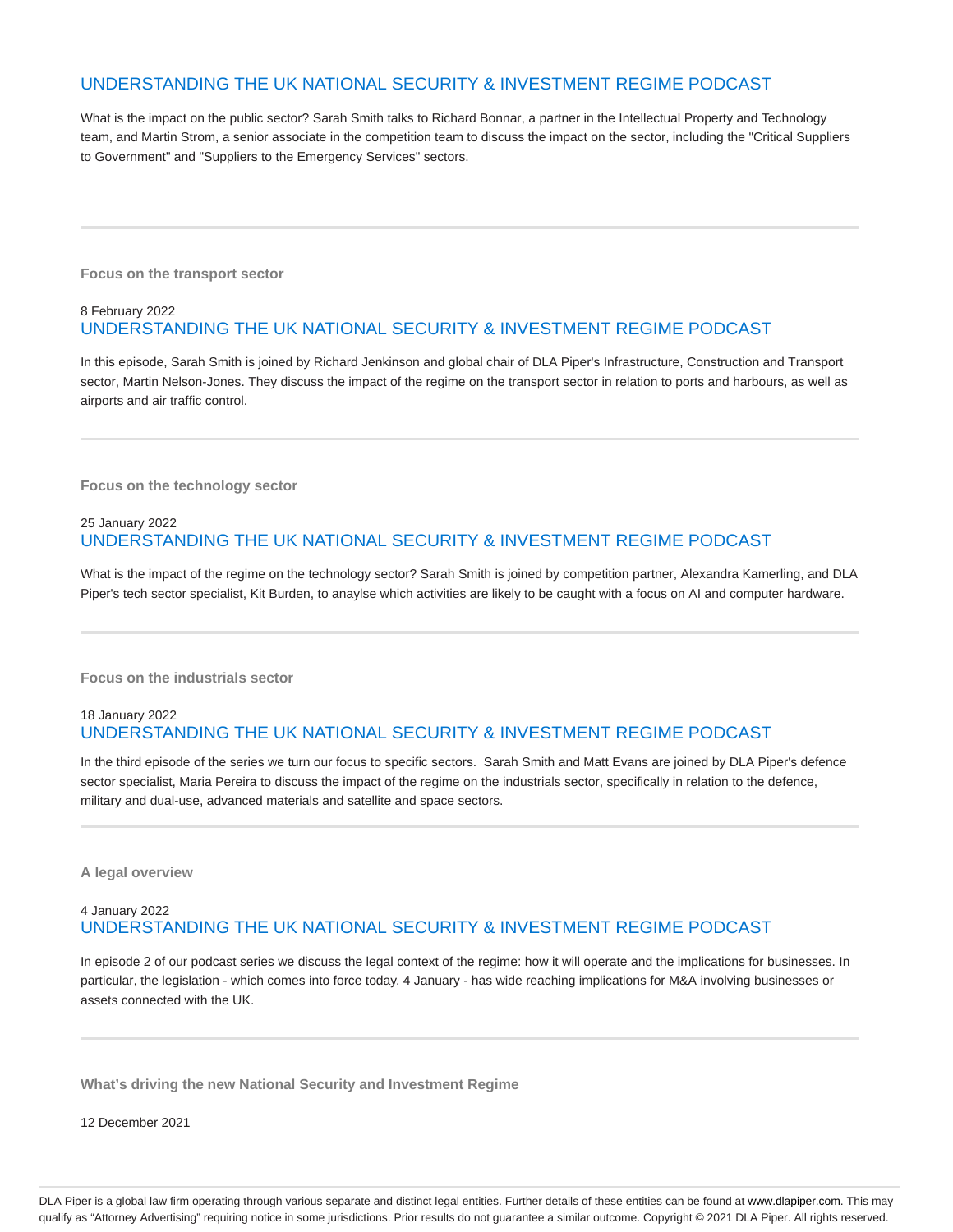# UNDERSTANDING THE UK NATIONAL SECURITY & INVESTMENT REGIME PODCAST

Episode 1 of our new Podcast series discusses what is driving the new National Security and Investment Regime. What is the political context for the new regime? Who and what is driving the pressure to strengthen investment screening both in the UK and internationally? Sarah Smith, Partner in DLA Piper's Competition practice is joined by Lord Gavin Barwell, Strategic Advisor and former Chief of Staff to Teresa May and Paul Hardy, Head of UK Government Affairs at DLA Piper to discuss the context of the new regime.

**Antitrust Matters – September 2021**

# 7 September 2021 ANTITRUST MATTERS

We are pleased to share with you a New Edition of our periodical global publication Antitrust Matters.

**Competition and sustainability: the need for further guidance on legitimate cooperation**

### 7 September 2021 ANTITRUST MATTERS

Climate change is one of the most important priorities facing the international community. The increased focus on environmental concerns has incentivized companies to pursue sustainability initiatives. In many instances, cross-industry collaboration is important for such initiatives to succeed.

**Framing patents as essential facilities in Chinese antitrust: Ningbo Ketian Magnet Co., Ltd. v. Hitachi Metals**

# 7 September 2021 ANTITRUST MATTERS

A Chinese court recently ruled in Ningbo Ketian Magnet Co., Ltd. v. Hitachi Metals, Ltd. that a patent-holder's refusal to license patents for producing rare-earth magnets to competitors constituted an abuse of dominance in violation of China's Antimonopoly Law (AML).

**Learning the lessons on excessive pricing from Aspen**

### 7 September 2021 ANTITRUST MATTERS

Back in April 2017, The Times ran a story detailing how a drug giant had a "secret plan" to destroy a cancer medicine unless large price rises were agreed to by national purchasing authorities. A month later, the European Commission opened an investigation into Aspen.

**Special competition rules on digital ecosystems: Greece joins the club**

#### 7 September 2021

On 6 August 2021 the new draft Greek Competition Bill (the "new Bill") was published for a two-week consultation. It amends the Greek Competition Law (L.3959/2011) and aims to transpose Directive (EU) 2019/1 in order to enhance the enforcement powers of the Hellenic Competition Authority.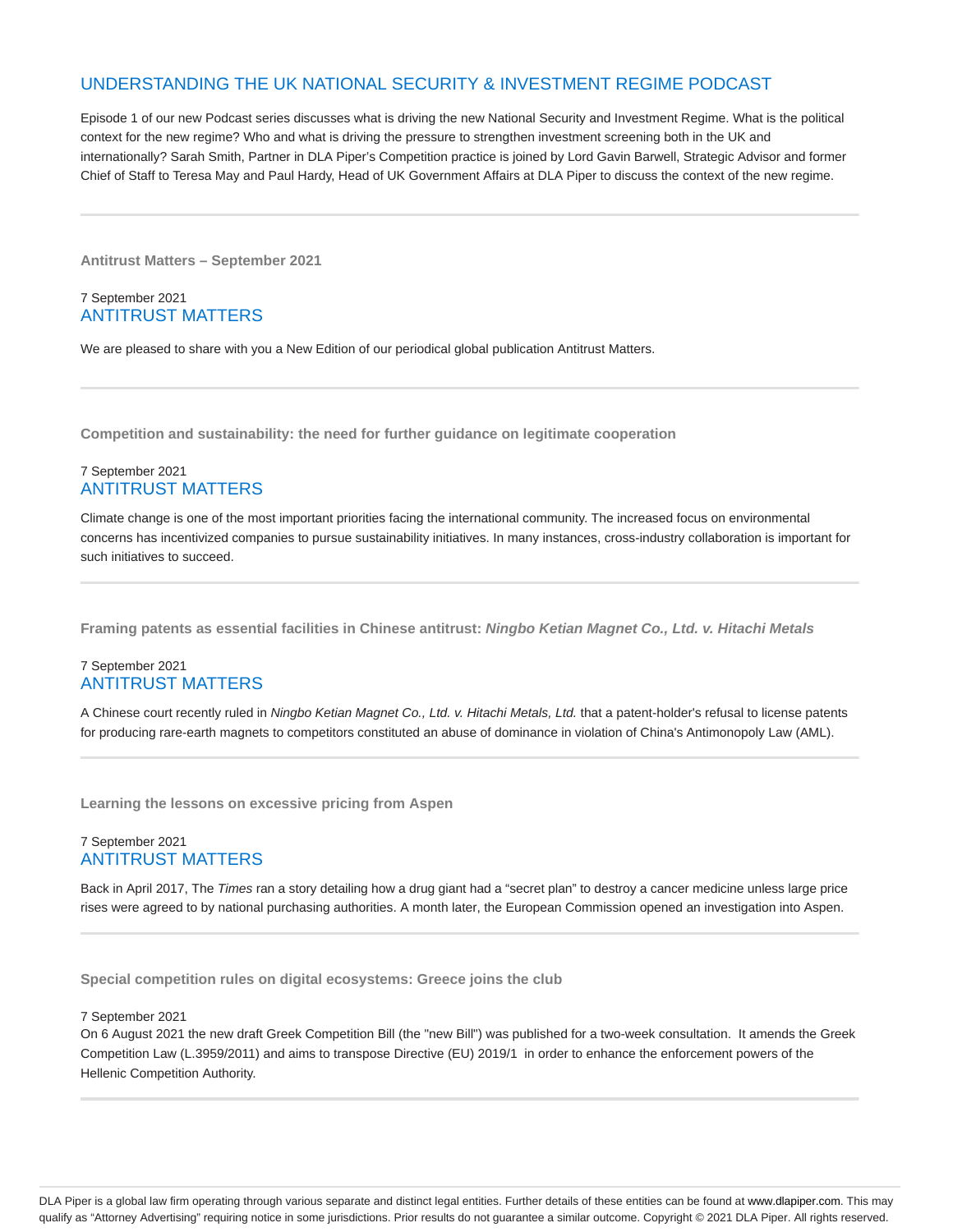**The challenges of compliance in a modern world: The changing landscape of cartel enforcement**

### 7 September 2021 ANTITRUST MATTERS

With the rise of technological developments, we also have seen increased risks. In this new digital world, we are creating more data year on year. Data storage, ease of communications (including the use of email and chat), along with the ease of photos and videos means that data volumes are increasing exponentially.

**The Challenges of Compliance in a Modern World: The Changing Landscape of Cartel Enforcement**

### 25 August 2021 ANTITRUST MATTERS

With the rise of technological developments, we also have seen increased risks. In this new digital world, we are creating more data year on year. Data storage, ease of communications (including the use of email and chat), along with the ease of photos and videos means that data volumes are increasing exponentially.

**Caveat Emptor in UK merger control: Record fine highlights the non-filing risks for buyers**

#### 24 August 2021

The UK Competition and Markets Authority has imposed its largest ever fine for a single infringement relating to non compliance with an initial enforcement order.Serving as a reminder to buyers of the pitfalls of completing a transaction without first obtaining UK merger clearance.

**European Commission publishes long-awaited updated regulation and guidelines on vertical agreements**

#### 18 August 2021

The European Commission recently published its proposed revised Vertical Block Exemption Regulation and Draft Vertical Guidelines. The new Regulation and guidelines are being brought in to replace the current Regulation which came into force in 2010 and is due to expire on 31 May 2022.

**The UK Bribery Act: A Perfect 10 or an uninspired 5/10?**

#### 1 July 2021

From its conception, the UK Bribery Act 2010, which came into force on 1 July 2011, presented itself as a radical and comprehensive overhaul of UK anti-bribery and corruption law. So, a decade on, what does the score card look like?

**Multi-jurisdiction guide for screening foreign investments**

#### 26 May 2021

The aim of this guide is not to substitute proper due diligence and specialized advice when conducting business, it will hopefully help the reader navigate the different FDI regimes. Particularly in this complex context and in view of the proliferation of new regimes, by explaining the key aspects of regimes including main issues to consider, thresholds and proceedings to take into consideration when investing in our globalized world.

**The UK Government adopts the National Security and Investment Act on 29 April 2021**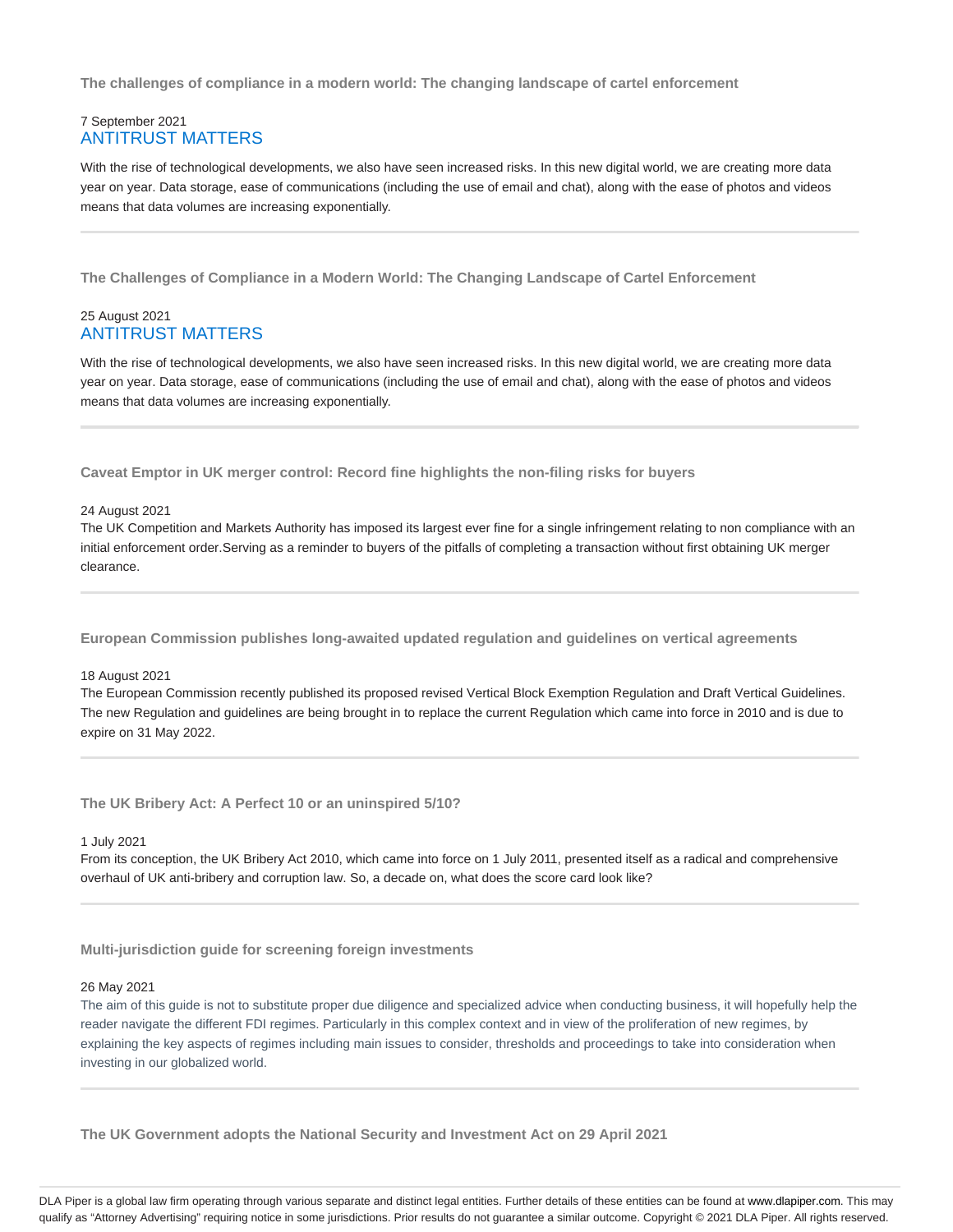With the adoption of the National Securities & Investment Act, the UK is embarking on a serious journey to toughen foreign investment rules in line with other major economies in a move prompted by concerns surrounding foreign investment in critical or sensitive sectors.

**The European Commission proposes sweeping new controls on foreign subsidised companies**

#### 6 May 2021

On 5th May 2021, the European Commission published a draft new legislative proposal seeking to impose broad controls on companies which have received support from foreign (non-EU) governments.

**Representing individuals in interviews – the US perspective**

#### 30 March 2021

Determining whether to consent to an interview, and any interview itself, can be pivotal.

**Antitrust and unfair competition lawyer John Gibson joins DLA Piper in Los Angeles**

#### 28 January 2021

John Gibson has joined the firm's Litigation and Regulatory practice as a partner in Los Angeles.

**Antitrust Matters - Special edition**

#### 17 December 2020 ANTITRUST MATTERS

We are pleased to share with you a Special Edition of our periodical global publication Antitrust Matters.

#### **Competition policy and the Green Deal**

#### 17 December 2020

In October 2020, the Commission published a call for contributions on questions about how competition rules and sustainability policies work together. With this initiative, the Commission followed in the footsteps of several national competition authorities which had already issued guidance on the topic of competition and sustainability.

#### **Market Definition Notice**

#### 17 December 2020

The public consultation on the 23-year-old Market Definition Notice was launched over the summer of 2020. The objective behind this consultation is to determine whether the Notice is still fit for purpose and if/how it can be improved to better reflect new market developments.

**New competition tool and ex ante regulation of gatekeeping platforms**

#### 17 December 2020

Over the summer of 2020, the European Commission conducted several public consultations, including two interrelated consultations of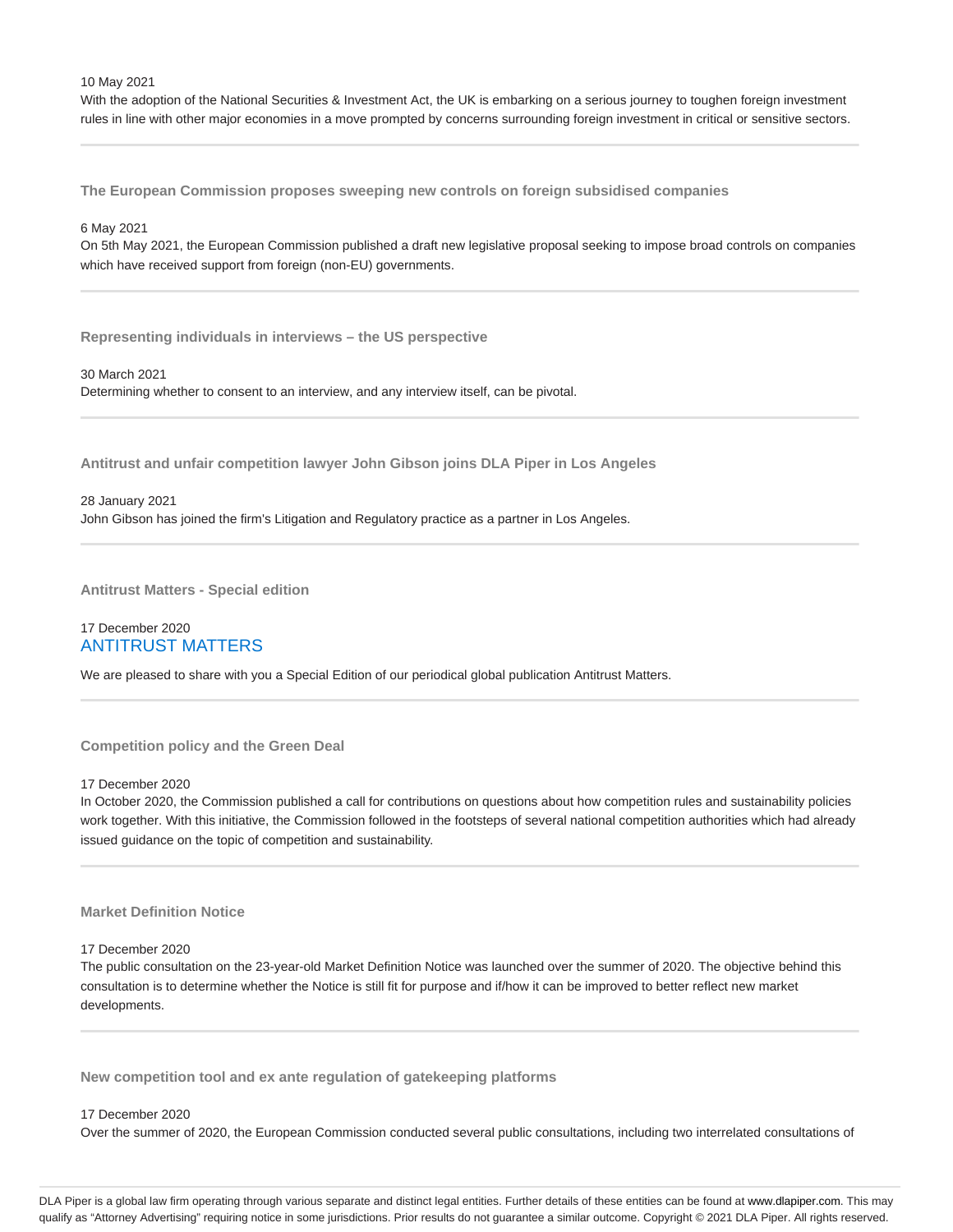**White Paper on Foreign Subsidies**

17 December 2020

The Commission's White Paper on Foreign Subsidies, which was under public consultation until 23 September 2020, focuses on how to address distortions caused by foreign subsidies in the EU.

**EU digital reform: Brussels seeks to regulate Big Tech and other digital services**

16 December 2020

Europe's legal framework for digital services has been unchanged since the adoption of the e-Commerce Directive1 in 2000. Subsequent advances in technology, and the accompanying evolution of digital services, have resulted in more and more calls for updated regulations from market participants, governments and regulators.

**The UK's National Security & Investment Bill: Excessive protectionism, or necessary to align the UK with other major economies?**

18 November 2020

Laid before Parliament on 11 November 2020, the National Security & Investment Bill (the "Bill") promises to usher in a sweeping reform of the way in which the UK Government can scrutinise foreign investment.

**Aspen: Quick Fix But Missed Opportunity**

28 October 2020

The recent effort by the Commission to settle the Aspen case suggests that commitment decisions are the preferred route to settle complex excessive pricing cases at EU-level.

**Antitrust Bites Newsletter - October 2020**

26 October 2020

The EU General Court, with its judgments of October 5, 2020, has partially annulled the Commission's decisions that in 2017 authorized inspections against several French supermarkets due to two suspected antitrust practices contrary to Article 101 TFEU consisting of exchanges of commercially sensitive information.

**Cartel Enforcement Global Review 2020**

24 September 2020

Since DLA Piper's original review of global cartel enforcement in 2017, competition authorities have further intensified their enforcement activities in relation to horizontal collusion. Our 2020 update provides insights into trends that have emerged around the world.

**Antitrust Matters**

September 2020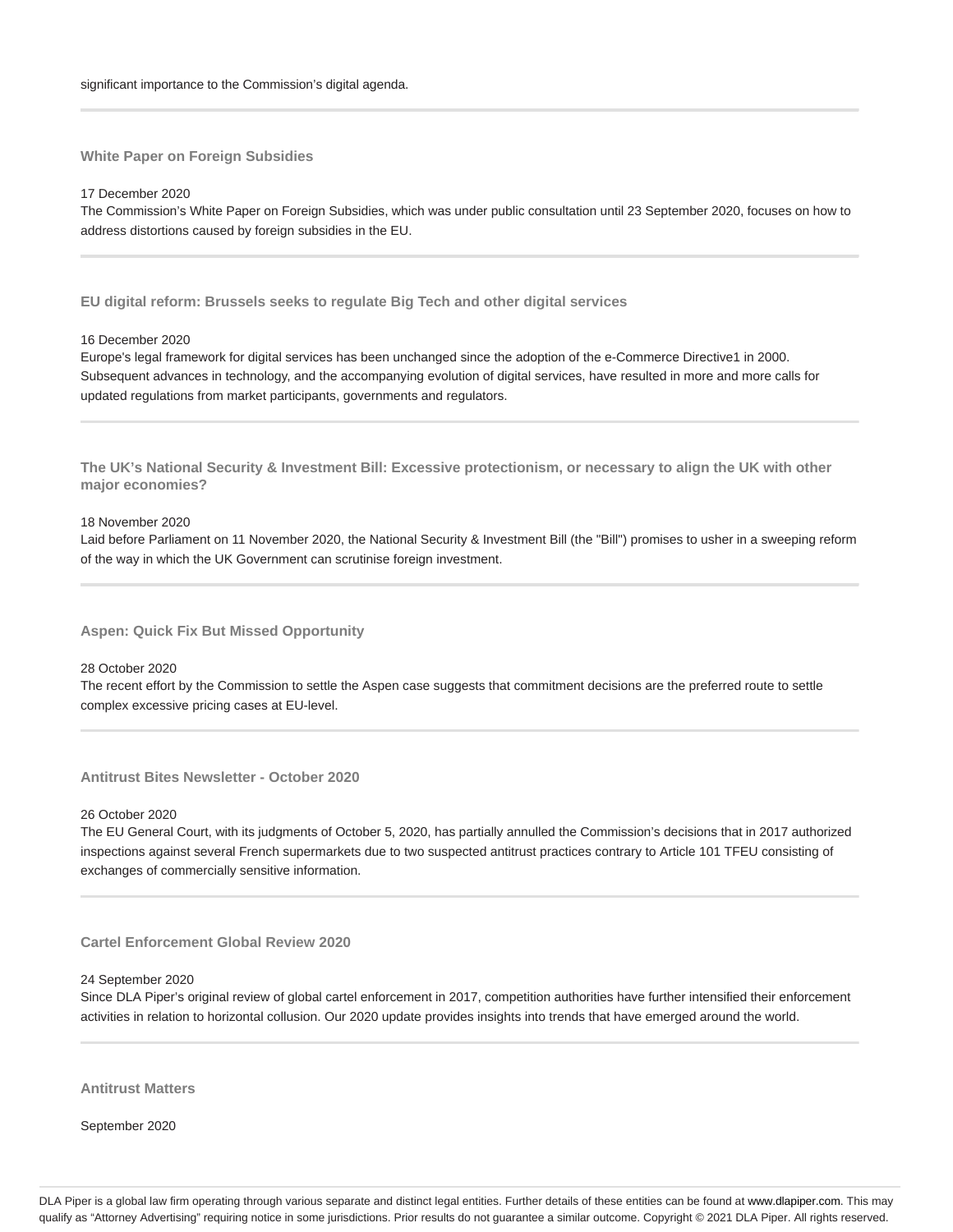# ANTITRUST MATTERS

We are pleased to share with you a New Edition of our periodical global publication Antitrust Matters.

**It's all linked: a close look at the EC's proposed Digital Services Act and its moves to protect strategic EU industries**

#### September 2020

The Digital Services Act (DSA) is a legislative package first announced by European Commission President Ursula von der Leyen in the political guidelines back in July 2019 and confirmed in February 2020 in the Commission's communication, Shaping Europe's digital future.

**South Africa: Asset transactions during COVID-19 and the role of merger control approval**

# September 2020 ANTITRUST AND COMPETITION: NOVEL ISSUES IN A POST-CORONAVIRUS WORLD

The decision by governments to impose restrictions on businesses to slow the spread of coronavirus disease 2019 (COVID-19) has had a severe impact on the global and South African economy.

**State aid rules in pandemic times: Flexing or bending?**

### September 2020 ANTITRUST AND COMPETITION: NOVEL ISSUES IN A POST-CORONAVIRUS WORLD

As of 27 August, a staggering amount of EUR1.358 billion in State aid measures to be granted by Member States across the EU to tackle the economic impact of the coronavirus outbreak had been approved by the Commission.

**The 2019 rail franchising litigation - procurement: Legal privilege and a duty to give sufficient reasons**

#### 4 August 2020

Mr Justice Stuart-Smith handed down judgment in the 2019 Rail Franchising Litigation, one of the largest and most complex procurement and commercial judicial review claims litigated to date in the UK. In this, our second article, we examine the Court's findings as they relate to legal privilege and the duty to give sufficient reasons.

**Procurement law reform - Let's start a discussion**

#### 16 July 2020

This is the second bitesize feedback note following on from DLA Piper's Panel Discussion Webinar held on 1 July 2020. This second paper now looks at the views expressed by the Panel on the vexed question of limitation periods for challenges and their impact on the conduct of procurements pre and post evaluation.

**A new test for Mexico's structural changes: antitrust reform – key points in one chart**

#### 16 JUN 2014

This entirely new framework should be carefully analyzed by investors in structuring their Mexico-related M&A transactions and managing their existing operations